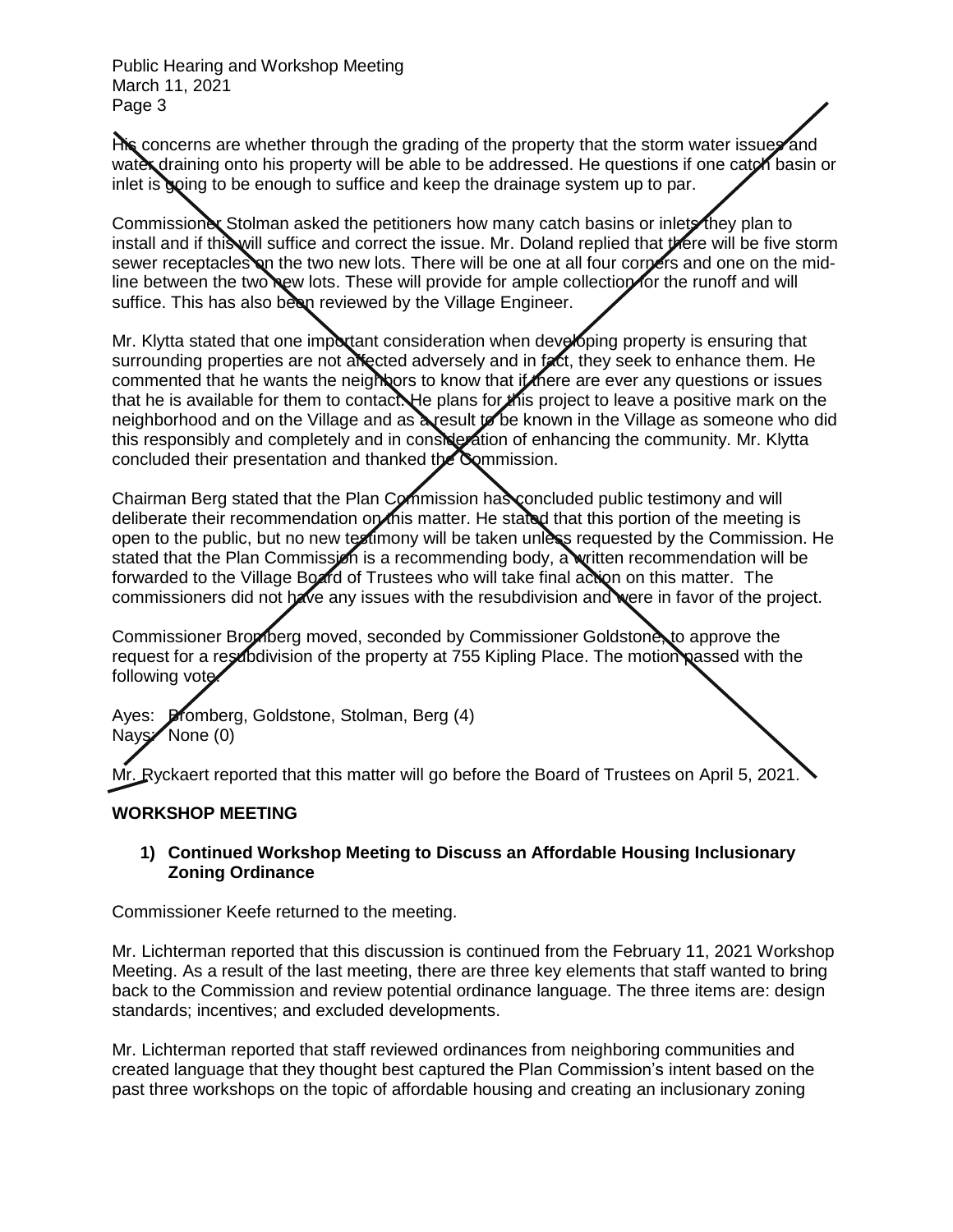ordinance. They also reviewed language that they did not include and is not recommended by staff.

Mr. Lichterman stated that regarding design standards and exterior appearance, the Commission agreed that there should be no substantial differences between the affordable units and market rate units. He reviewed the proposed language, which in summary states that the exterior of affordable units shall be visually compatible with market rate units and that building finishes materials must be substantially the same. The interior appearance and finishes of affordable units may differ from market rate units, but the number of bedrooms shall be equal and proportionate. For example, if there is a 60 unit multifamily development and half or 30 of the units are one bedroom units and half are two bedroom units, this would trigger 10 percent or six affordable units. Of these, three would be one bedroom units and three would be two bedrooms units. The draft language also states that the differences between the affordable units and the market rate units shall not include improvements related to energy efficiency, including mechanical equipment and plumbing, insulation, windows, and heating and cooling systems. Regarding size, affordable units must be generally representative of and correspond to the size of the market rate units within the development. Mr. Lichterman added that what is not proposed is a specific number, for example, stating that affordable units cannot be less than 75 percent of the square feet of market rate units. Staff believes that stating that the affordable units must be generally representative of the market rate units requires that they be similar, and this was the intent.

Commissioner Bromberg commented that staff did a great job on the draft language. He commented that in his neighborhood the homes are about 60 years old and when they were built they were all generally the same. But over time a lot have had additions put on and so they all look different now. He is wondering if in the ordinance it would be necessary to state that the affordable units must be substantially the same at the time that they are constructed. Mr. Weiss replied that one of the things they are trying to capture is what is required of the developer when the development is first constructed. Requiring that a property be kept to a certain standard is more difficult than requiring that affordable units shall be maintained in the same condition as the market rate homes. If it is a free standing individually owned property, there cannot be a requirement that it be kept up with additions and renovations as other homes might be. But for managed properties, the requirement can state that they must be maintained at the same level and quality as the market rate units. Commissioner Bromberg clarified that he would not want to see a situation where an owner of an affordable unit would not be able put an addition on his home and it would therefore not look as nice. Mr. Weiss confirmed that an owner would not be prohibited from enhancing their home. Mr. Lichterman added that this may be inherent in the draft ordinance language but that they can make it explicit to clarify.

Mr. Lichterman next reviewed the draft language for incentives. Incentives included are a density bonus, increased parking ratio restrictions, expedited permit processing, and fee reductions. The draft language states that a density bonus is provided by right and shall be provided in a one to one ratio. The developer will be required to submit a narrative stating how the proposed development would be compatible with the surrounding area with the increased density. Developers would be allowed to add one additional market rate unit for each affordable unit on site. Their narrative must address building size, massing, characteristics, and landscaping. Mr. Lichterman noted that some other communities have different ratios, but staff is recommending a one to one ratio. Staff believes that a one to one ratio made the most sense and is the most straightforward. In the draft, language there is no cap as staff did not believe this was necessary. They believe there are enough other controls in place including economic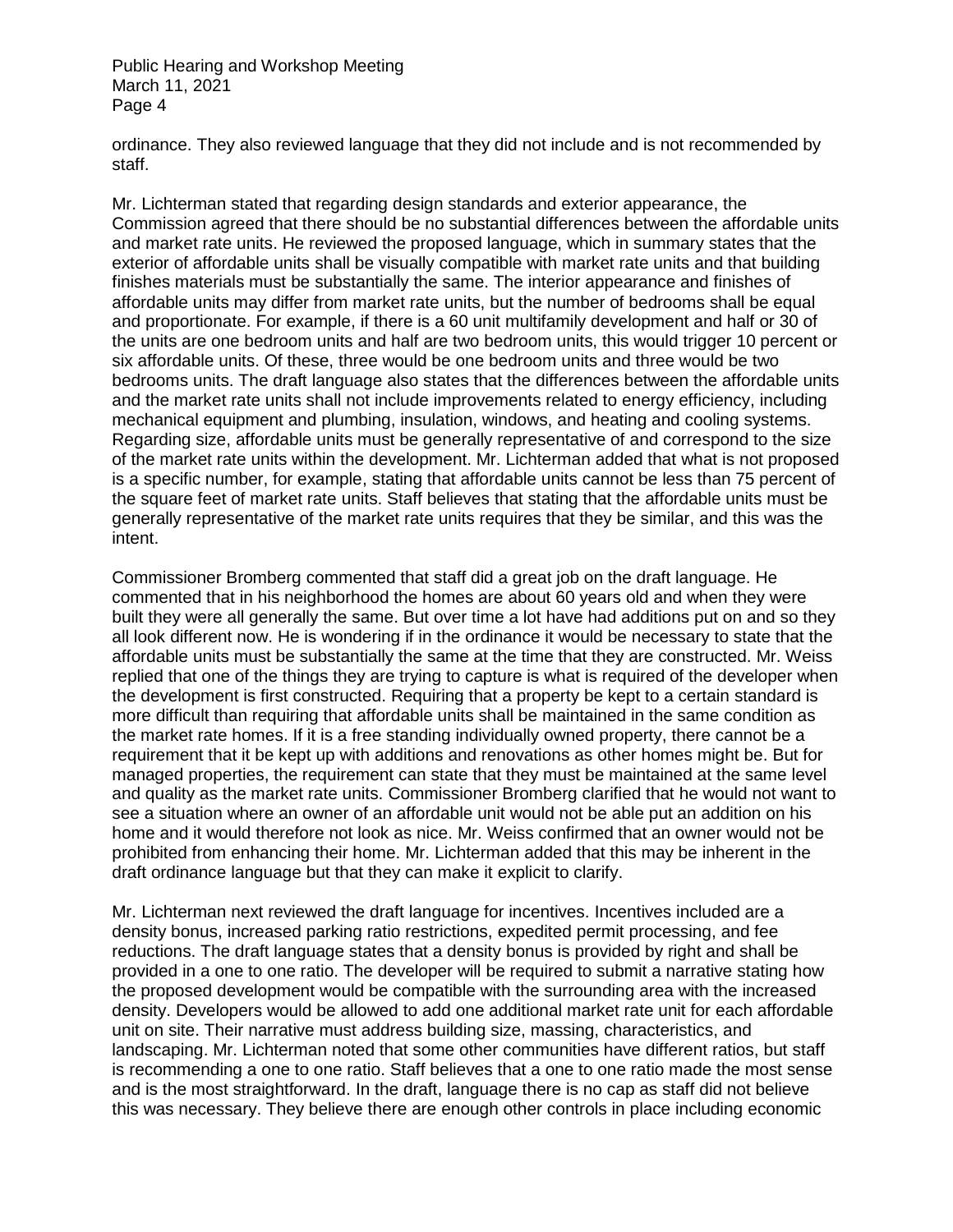constraints,( for example the development would still need to be constructed and financed), and ultimately the development would need to be deemed compatible so while a developer may be entitled to a density bonuses there is still an approval process that would look at the project as a whole to make sure it fits in with the surrounding properties and is compatible.

The next incentive reviewed was reduced off street parking minimums. The draft language states that a petitioner can request, the Plan Commission can recommend, and the Board of Trustees can approve a reduction of off street parking minimums for affordable units. Mr. Lichterman noted that this is not very different from today's process where a developer can request and make the case for parking relief. For example, the case may be made for a transitoriented development near the train station or senior housing that has its own transportation service. The developer would need to make the case that it is warranted for the affordable units. Mr. Lichterman stated that staff recommends keeping the parking incentive as a discretionary item that requires justification and approval.

The draft ordinance language for fee waivers states that developers shall be eligible for a partial waiver of all application fees, building permit fees, plan review fees, inspection fees, demolition permit fees, impact fees and other development fees and costs which may be imposed by the Village. The reduction would be applicable to the fees for the affordable units in the development up to a maximum of 15%. Mr. Lichterman stated that the developer needs to ask for the fee waivers, and most would likely receive a 10% reduction as in most cases they will be providing 10% affordable units. But if a developer wants to provide more than the minimum affordable units they would be incentivized with a higher reduction in fees that is capped at 15%. Staff recommends capping it at 15% so that a potential development of all affordable housing could not receive 100% reduction. The waivers and discounts shall be calculated as percent of the units that are affordable and be directly proportionate up to 15%. For example if there are 10% affordable units there will be a 10% reduction in fees.

Regarding expedited permit processing, there is no draft ordinance language yet, but Mr. Lichterman stated that staff understands conceptually how this would work. The Village would likely pay for outsourcing the plan review, which could cut down the timing of the first round of plan review comments saving two to four weeks. The Village would pay and outsource this to a firm that they already work with. The cost of this could be up to \$10,000 for each case. Mr. Lichterman explained that in today's process, any developer can do this on their own and pay for it. Regarding developer incentives for affordable housing units, the question is whether it is worth the cost for the Village to pay for this on their behalf. He explained that staff questions the value of this service and they did not find this incentive in any other ordinance that they reviewed.

Chairman Berg asked for more information on the current plan review process. Mr. Lichterman explained that the first round of comments back to the permittee can take up to four weeks. If they pay up to \$10,000 to the outside consultant, it can be complete in three days to a week. Right now developers have the option to do this at their own cost. And in rare cases, the Village will pay for this if the Building Department gets too busy and is not able to meet their established service level. Chairman Berg asked staff what kind of value they think this will have to developers and how often it is used now. Mr. Lichterman replied that timing can kill deals and it can be dependent on a confluence of issues including weather and financing. On the other hand, the Zion Woods development took years and many issues outside of plan reviews caused this. However, some deals have a window to strike, and timing can be very important and in these cases they sometimes see developers pay for the expedited plan review with the Village's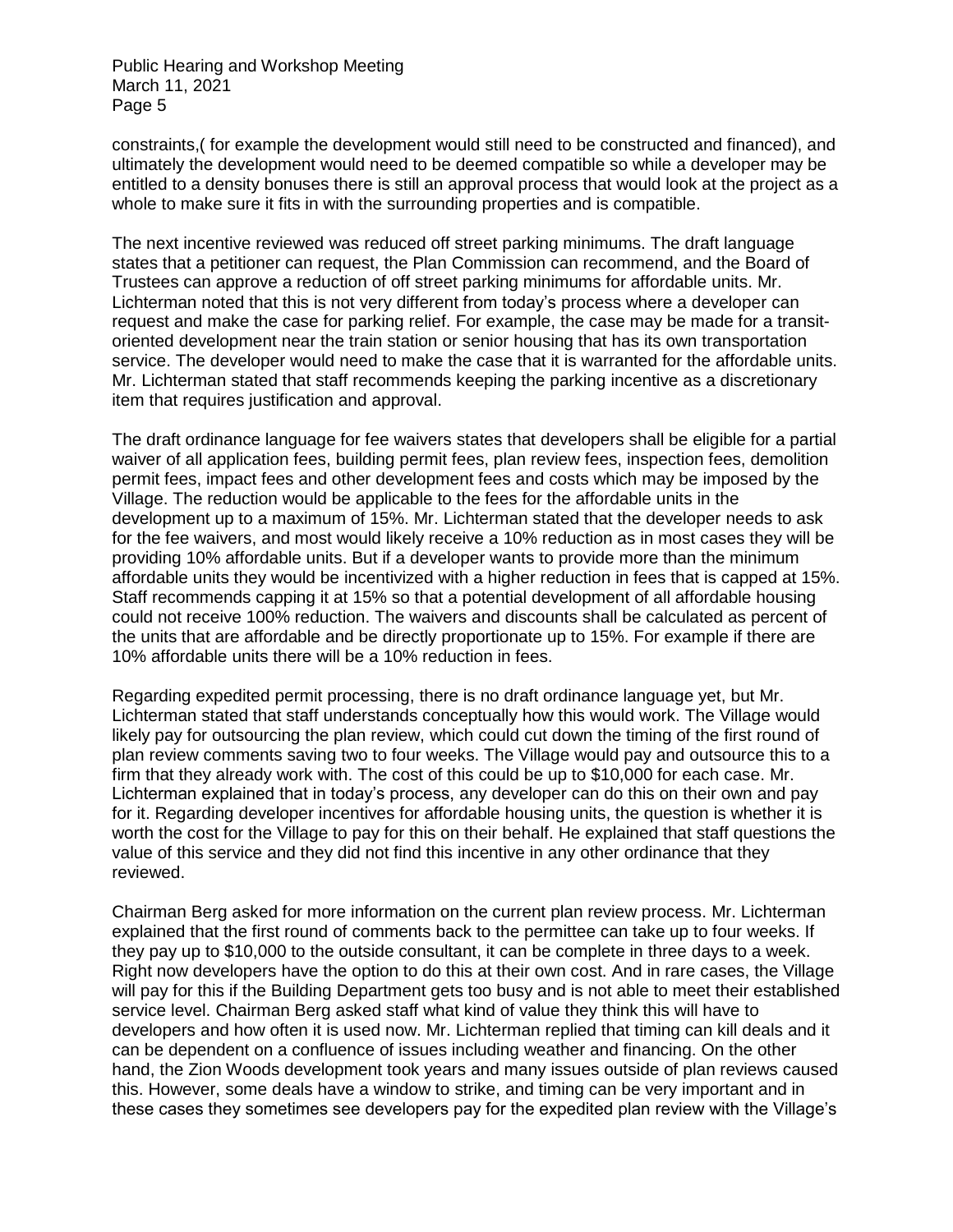consultant. Timing can be important, and it is hard to quantify this with a dollar amount. It is hard to say how valuable this potential incentive is and how much the Village wants to partake in the cost.

Commissioner Bromberg suggested that the Village should not pay for 100% of this service but could offer to split it with the developer as the incentive. Commissioner Goldstone commented that reduced fees and the added expense for expedited review could impact the budget and be like a double whammy. Commissioner Bromberg asked staff if this incentive were not included in the affordable housing ordinance if it could still be requested by a developer and negotiated for. Mr. Lichterman replied that yes it could be. He also stated that this is currently the process and there have been cases where the Village has helped pay for the cost of expedited plan review. Chairman Berg commented that he thinks this is how it should be handled, and it should not be included in the ordinance. Commissioners Bromberg and Goldstone agreed. Mr. Lichterman confirmed that it will not be included in the ordinance.

Mr. Nakahara added that staff added language the provided standards for approving eligible incentives. The language provides the Village Board with guidelines when considering eligible incentives such as whether the incentives will result in conditions detrimental to the public's health, safety, or welfare; and, whether the granting of the incentives will be consistent with the intent and purpose the Village's Comprehensive Plan. The Commission agreed that this language is appropriate.

Lastly, Mr. Lichterman reviewed the excluded developments to be listed in the ordinance. The developments that would not require affordability would be nonresidential developments, assisted living facilities, and nursing facilities. He noted that they are not excluding independent living facilities, and these would trigger the affordable housing requirement. The Commission agreed with these exclusions.

Mr. Ryckaert reported that the draft language staff developed is from reviewing the existing ordinances in Northbrook, Highland Park and other surrounding communities. They used pieces and parts of what they believed was best for Deerfield while keeping it simple and also working to accomplish the Village's goals. The way it is written gives the Village flexibility and the ability to negotiate and review developments on a case-by-case basis. Chairman Berg asked Mr. Weiss if he had any further comments or guidance. Mr. Weiss replied that he feels very comfortable with the options presented to the Commission and that they can write a solid ordinance based on this. Commissioner Stolman asked what the next steps would be and if the Board of Trustees had a timeline in place. Mr. Lichterman replied that there is no definitive deadline. The next step would be to have a Public Hearing and at this meeting to methodically go through all provisions and to hear any public comment. At the end of the Public Hearing the Commission will vote and staff will draft the recommendation to the Board of Trustees based on this. Commissioner Bromberg commented that the Commission is ready for this and that staff has done a great job. Commissioner Keefe agreed. Regarding eligibility, Commissioner Keefe clarified that tenants could stay as long as their income qualifies. He asked how this would be verified. Mr. Lichterman replied that yes, there will be some type of audit ability to verify income and make sure that the people occupying the affordable units qualify.

Chairman Berg commended staff for their work on this and commented that he is very happy with the outcome thus far. Mr. Lichterman stated that the Plan Commission has also done a great job and put a lot of thought and effort into this, and staff has been able to develop a strong product from it.